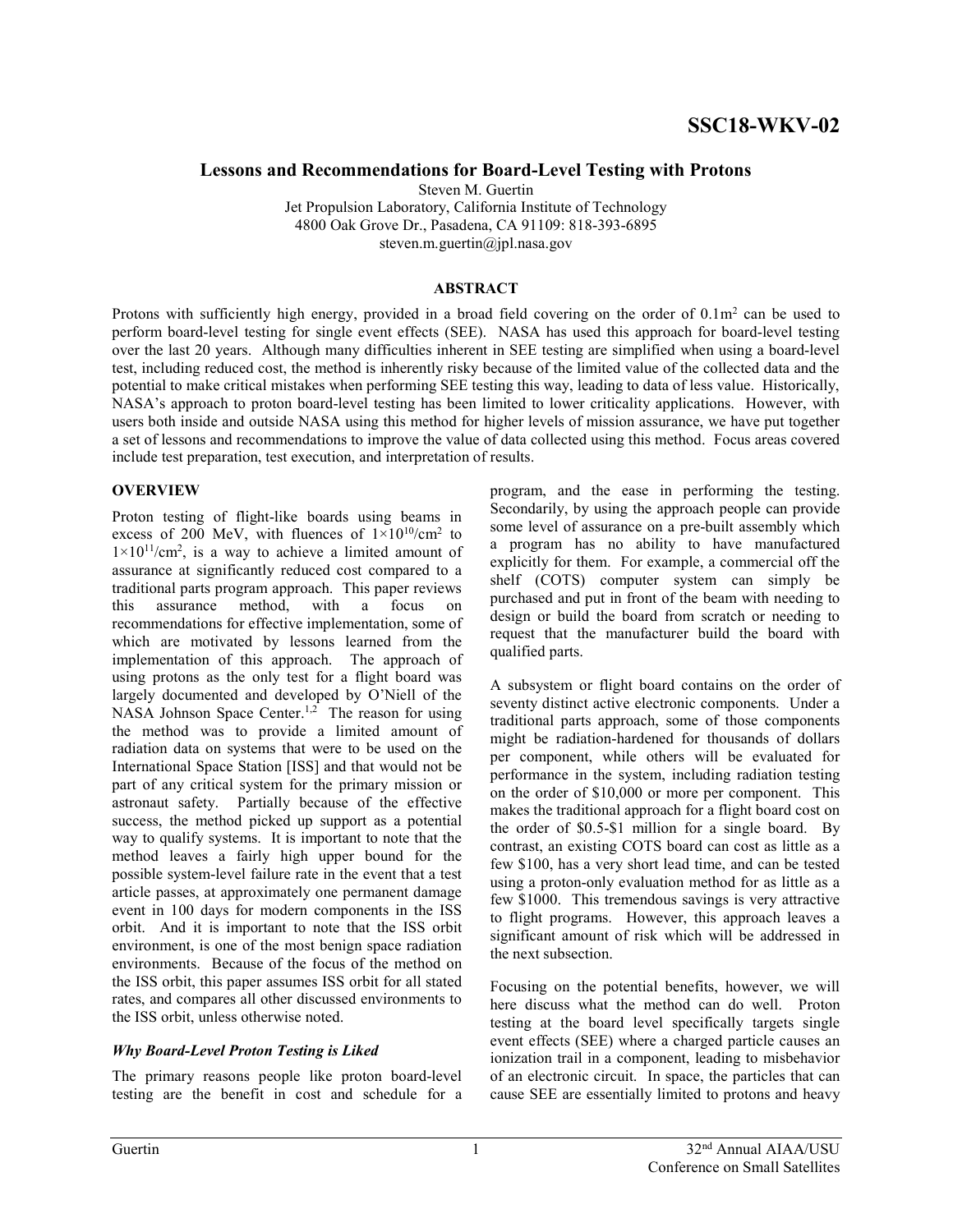ions (anything with  $Z > 1$ ). The ionization comes from the linear energy transfer (LET) which is a measure of the energy deposited via ionization into the circuit. The LET follows from the Bethe formula for energy loss, which is proportional to  $Z^2$ . Because of this, it is obvious that protons are terrible stand-ins for heavy ions. Instead, protons can approximate some of the heavy ion spectra through nuclear reactions where atoms in the tested electronics are ejected. Heimstra has developed the set of LET plots for common nuclear products in component interactions with protons at 500 MeV.<sup>3</sup> At lower energy (such as the standard 200 MeV used in board level testing), the secondary particle peak LET shown in Figure 1 is usually achieved, but the range is limited to around  $10 \mu m$ . Another way to discuss the produced particle spectrum is to look at the energy deposition in a sensitive volume (SV) of a given size, which was shown to vary from around 14 to 17 MeV for parts with SVs smaller than  $2 \mu m$  correlating to LETs of around 17 MeV-cm<sup>2</sup>/mg.<sup>4</sup> The key, however, is that this is the maximum energy deposition that can be achieved from a proton secondary, which presents a hazard discussed in the next subsection.



Figure 1: Range versus LET for ions generated in 500 MeV proton interactions in Si devices (Heimstra 2003).<sup>3</sup> © 2003 IEEE

The most obvious use of the test method is that if a board fails in a proton test, it will clearly have problems on orbit. Thus, this test method is useful for screening out problematic equipment.

If a failure is observed but is considered to be tolerable, proton-only board-level testing can provide useful onorbit rates. We will discuss this in the section on interpretation of results. It turns out that if a lot of events occur in proton testing, then proton testing can give a very good estimate for the rate of those events happening in space. This follows from the analysis of the overlap of energy depositions in space compared to energy depositions in proton tests, which is shown in Figure 2.<sup>4</sup>



Figure 2: Energy deposition and LEO (ISS) vs. proton test (P Test) rates for the HM6516.<sup>4</sup> Note that for energy depositions between 1 and 10 MeV, the proton test produces nearly the same event ratios as the ISS environment. The portion above the cutoff of 15.1 MeV only contributes a small fraction to the space rate, making the test results good for estimating the space rate. © 2008 IEEE

#### Where the Hazards Are

Although initially put forward by O'Niell, the larger radiation effects community has explored the method, usually focusing on limitations. Some examples can be found in the literature.<sup>5,3,6</sup> Unfortunately, proton only radiation testing has several sources of hazards in its application, even from the appropriateness and test planning angle.

Proton-only testing is intrinsically not very good for heavy ions. Exposures of  $1 \times 10^{11}$ /cm<sup>2</sup> only result in a grand total of about  $1 \times 10^5$ /cm<sup>2</sup> of heavy ions traveling through the active portions of an integrated circuit. This covers all of ions that can be found in proton secondaries. Typically, a heavy ion test will consist of single-LET beams taken to  $1 \times 10^7$ cm<sup>2</sup>, with typically two to three beams used in the LET range of proton secondaries. Thus, the test method is at least 100x weaker than normal heavy ion tests, and lacks fidelity to determine the shape of the cross section curve in the critical "knee region" where the cross section is rapidly increasing through the lower LETs.

Proton-only testing is intrinsically not very good for most orbits, primarily as a corollary to not being good for heavy ions. Using protons as the only test particles is fairly decent in the ISS orbit because the environment is affected by the lower portions of the trapped proton belts and the South Atlantic Anomaly (SAA), which are sources of proton events. In the ISS orbit, the typical Galactic Cosmic Ray (GCR) spectrum is reduced by about a factor of four by the Earth's geomagnetic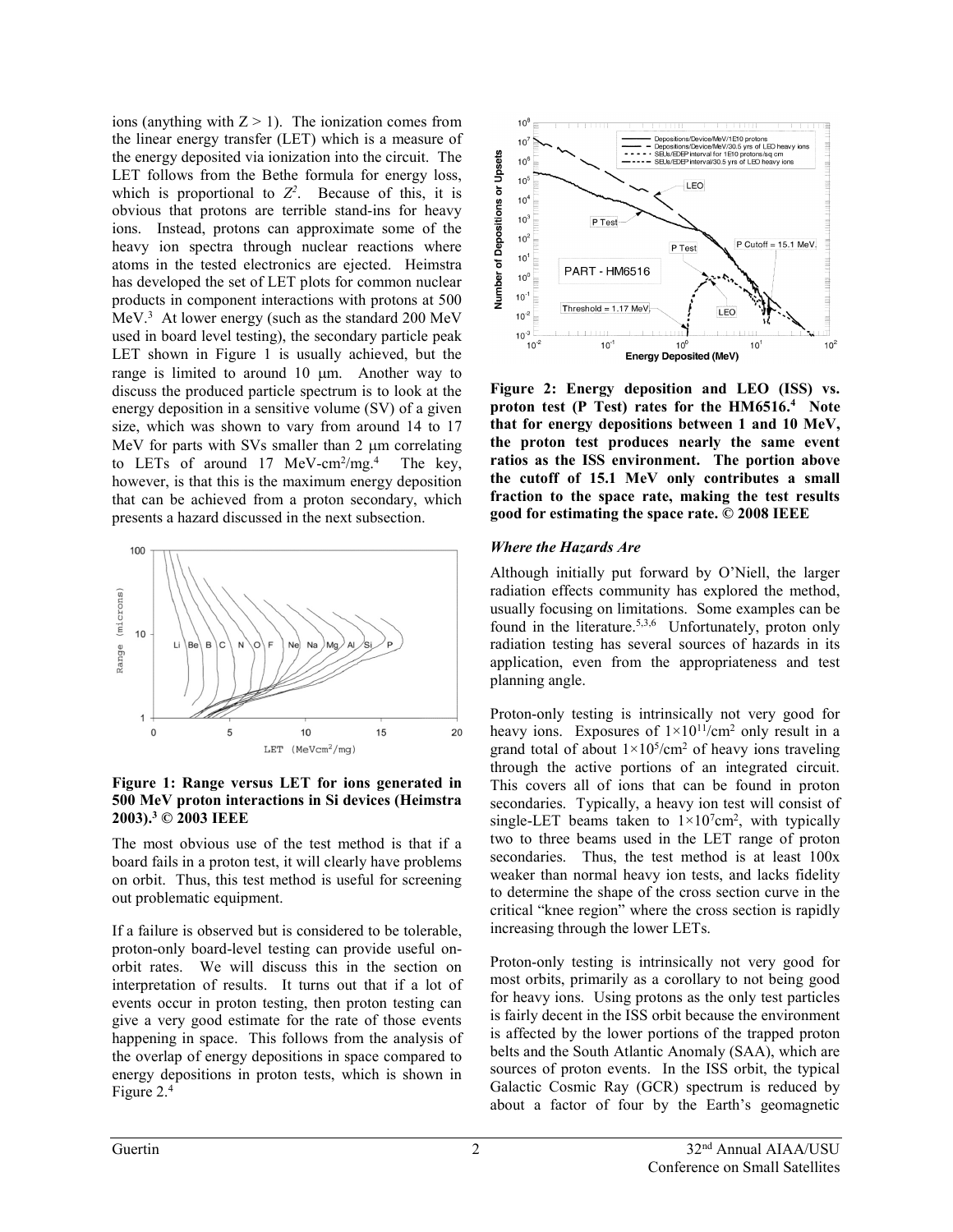shielding, significantly reducing the heavy ions that could strike a spacecraft. And the Earth's geomagnetic shielding greatly reduces the number of heavy ions from solar flares. In mid-Earth orbit (MEO), which is dominated by trapped particles, proton-only testing may be viable, but the total ionizing does (TID) in MEO is likely to rule out the use of COTS assemblies. Every other environment has significantly more heavy ions, so that proton-only testing leaves significant failure risks untested. Essentially relegating system reliability below 0.1 catastrophic failures/system-day. Real systems may do better than this, because the best we can do is provide an upper limit. But occasionally (perhaps only one mission in 100), 10-day mission mean time to failure (MTTF) in a harsher heavy ion environment will occur.

Unfortunately, the use of protons to test for SEE performs the poorest for the most problematic SEEs – SEB, SEGR, and SEL.<sup>7</sup> These SEE types have deep charge collection, or large SVs, so the range of the proton secondaries is critical. As shown in Figure 2, there is essentially a cutoff above which proton secondaries cannot produce energy deposition events with more than around 15 MeV. If the SV collects charge along 10  $\mu$ m, then the energy per unit length, or the LET, goes down. The cutoff LETs are shown for 1 and 10-um sensitive volumes for  $1 \times 10^{10}$ /cm<sup>2</sup> and  $1 \times 10^{11}$ /cm<sup>2</sup> proton test runs. Note that the effective high LET achieved by using a 200 MeV proton beam on a 10  $\mu$ m-cube SV is about 5 MeV-cm<sup>2</sup>/mg. Unfortuantely, in ISS orbit, there are about 100 particles per year with LETs above this number. SEB, SEGR, and SEL all have SVs with sizes similar to, or larger than, the  $10 \mu$ m-cube.



#### Figure 3: Maximum LETEQ produced by the given proton fluence in the given SV versus proton energy.<sup>7</sup> © 2015 IEEE

If we based the foundations for the use of the protononly test method to the hard theory discussed above, the method would be useless because the potential worst case situation would be that a board passes the test with no failures, but has a space rate for catastrophic (damaging) events of about 0.3/system-day. In reality, we think the most useful thing to do is base recommendations on worst-case actors. An extensive write up on this subject is available in the NASA Electronic Parts and Packaging Program (NEPP) book of knowledge on this subject. $8$  In that document it is pointed out that the worst devices known to have a relatively high probability of passing a  $1\times10^{10}/\text{cm}^2$ proton test have a space rate for SEL of about 0.01/device-day. Because of the problem with the inability to create energy deposition events in excess of around 17 MeV, increasing the fluence only marginally benefits this, and we suggest using 0.003/device-day if a device passes a  $1 \times 10^{11}$ /cm<sup>2</sup> proton test with no damaging events.

#### Review and Recommendation Areas

In order to keep ideas organized, we focus on individual portions of the test methodology. The methodology is broken down as follows. Planning for the use of boardlevel proton testing is the first thing the potential user should consider. After this, preparation for testing is necessary, covering preparation of equipment, design of experiments, and everything related to how to run the equipment and collect data. The next area for consideration is actual execution of the test. And finally is the interpretation of the results.

#### Organization of the Paper

This paper is primarily arranged around the review and recommendation areas just discussed. Where appropriate we include some specific situations that have been observed in board-level proton tests, and explore some suggestions for ways to make the method more useful. At the end of each review section we provide a set of recommendations to avoid potential problems and ensure a more reliable dataset. After reviewing each area, we conclude the paper.

#### TEST PLANNING

Test planning in critical for the use of this method because the choice to even use board-level proton testing must be driven by the assurance requirements of a mission, tied to the mission environment.

# The Best Result Is Only Marginally Good

The HM6516 discussed above is a single example of a part that would result in a space rate of 0.01/device-day for SEL [recall that by default all rates discussed are for ISS orbit unless otherwise noted]. But this part is old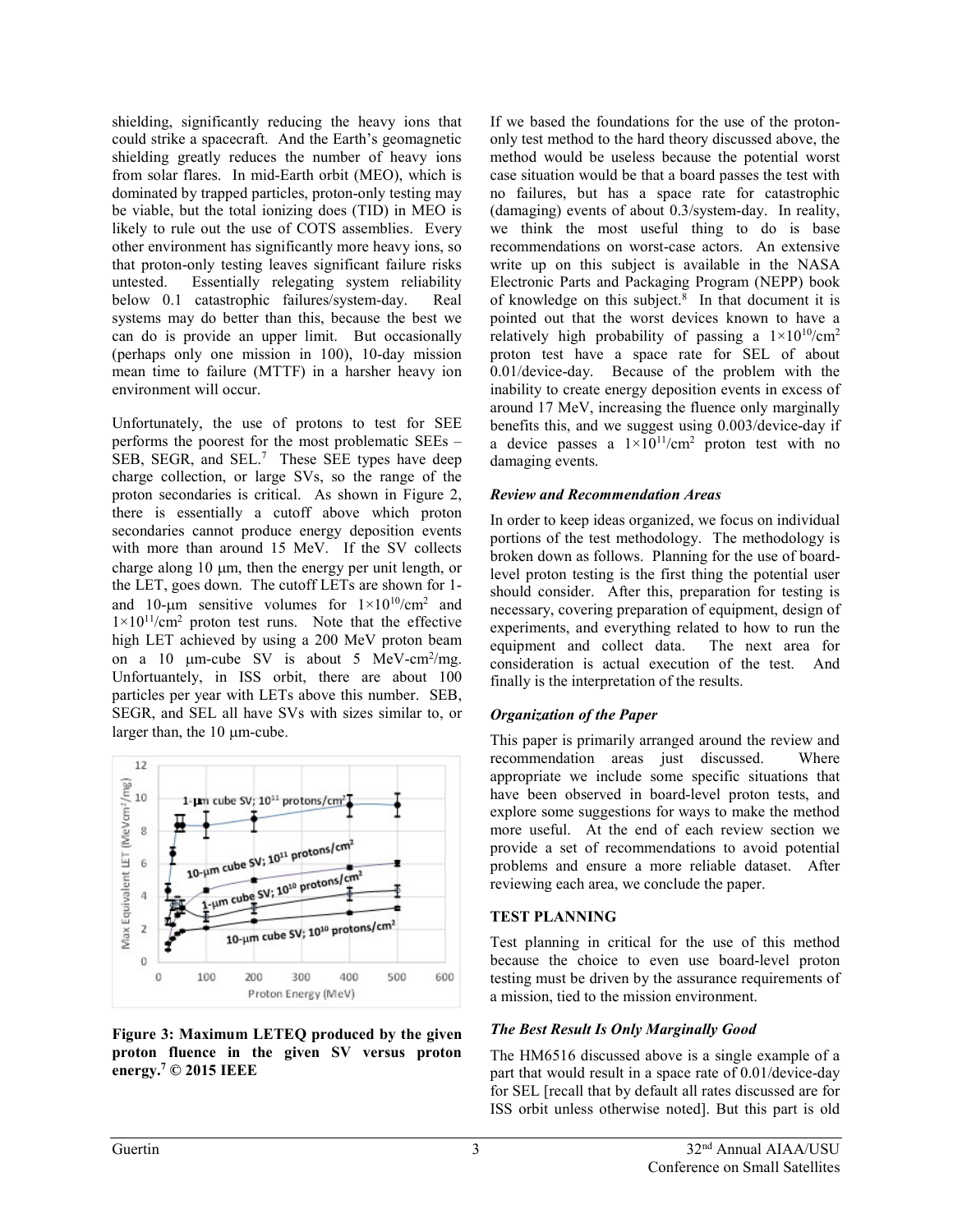and its problems likely are related to its construction. However, the problems with the number of particles of a given LET and the resulting energy depositions indicated in the paper by Ladbury and exploring the energy deposition suggested by Foster, as discussed above, lead to the conclusion that newer devices may actually be worse, and that SEB and SEGR may be just as problematic as  $SEL<sup>4</sup>$ . In the absence of worst-case actors to push the worst-case rate down, we stick with the 0.01/device-day for damaging SEE, and indicate it is an engineering guidance rather than a hard rule. If  $1 \times 10^{11}$ /cm<sup>2</sup> is used, this can be pushed down to 0.003/device-day. Exploring how to perform a test up to  $1 \times 10^{12}$ /cm<sup>2</sup> resulted in unrealistic expectations and test efforts (requiring 30 test articles and days of beam time), and is not recommended.

### Test What You Fly

The old adage "test like you fly" is meant to reflect using hardware the same way during test as will be used in flight. Here we are saying you must make sure that you have the same components, the same board design, and you are using everything the same way as in flight. Unfortunately, it is unlikely you will be able to do this. Because of this, it is recommended to match everything as well as possible. In fact, if the equipment does not match sufficiently, the test data will be essentially useless. Extreme care should be taken to ensure that any differences are unlikely to result in significantly flawed test results.

#### Recommendations – Test Planning

- 1. Test as early in the cycle as possible, otherwise it will be impossible to respond to failures.
- 2. To the extent possible, ensure you plan to irradiate the same board (same components, board revision, etc.) as the flight board. This includes attempting to verify that all markings on all devices match.
- 3. Any situation where components on the test article differ from the flight units should be carefully reviewed to ensure that the difference is in components will not invalidate the results. This is best accomplished by showing that the flight and test components are unlikely to be the leading cause for SEEs on either unit.
- 4. Allow at least eight months for securing beam time. This can be booked ahead but released between one and two weeks before the actual test date. So it is good to book time ahead if you suspect you need it.
- 5. Test at a facility with at least 190 MeV protons. This is necessary to keep TID on  $1 \times 10^{10}$ /cm<sup>2</sup> below 1 krad(Si) and to provide higher energy

recoil particles. See Heimstra for information on energy impact on secondary particle spectra.<sup>3</sup>

- 6. Determine if your environment has significantly more GCR than ISS orbit.
- 7. You will only achieve 0.01/system-day failure rate for a  $1 \times 10^{10}$ /cm<sup>2</sup> test. This only decreases to 0.003/system-day for a  $1\times10^{11}/\text{cm}^2$  test (which requires at least three test units in order to avoid failures in sensitive devices such as analog or power components that can fail below 5 krad[Si]).
- 8. Do not plan to test to  $1 \times 10^{12}$ /cm<sup>2</sup> because of the risk of TID failures contaminating the data and the very long test time due to swapping out thirty test units.

# TEST PREPARATION

Test preparation involved the period leading up to the actual test. The goals of test preparation are focused around arriving at the test facility able to completely perform the required tests and obtain the desired data. Below is a list of recommendations for test preparation.

# Test Units

Note that the method discussed here involves irradiation of entire boxes of electronics for flight. 200 MeV protons can easily penetrate through inches of aluminum, circuit boards, heat sinks, and components. Even though the range is long, the data collected is of higher quality if the beam goes through limited amounts<br>of heterogenous material. This partially follows of heterogenous material. because the more material the beam goes through, the more degraded and scattered it is. However, 200 MeV protons can be used to penetrate at least six circuit boards and a limited amount of aluminum (less than an inch) without significantly compromising the test beam.

# Recommendations – Test Preparation

- 1. Contact the facility to obtain the details and recommendations specific to the facility. This includes things like cable lengths, access to internet connections, shipping and receiving, and training requirements. This may include contacting multiple facilities and creating a superset of experiment requirements.
- 2. If possible, perform a walkthrough of the facility a few weeks before the test.
- 3. Discuss parameters with the beam facility: beam size, time and space structure of the beam, flux, flux range, positioning equipment, and any other critical parameters for your test.
- 4. Determine if the facility can accommodate the full size of your test hardware.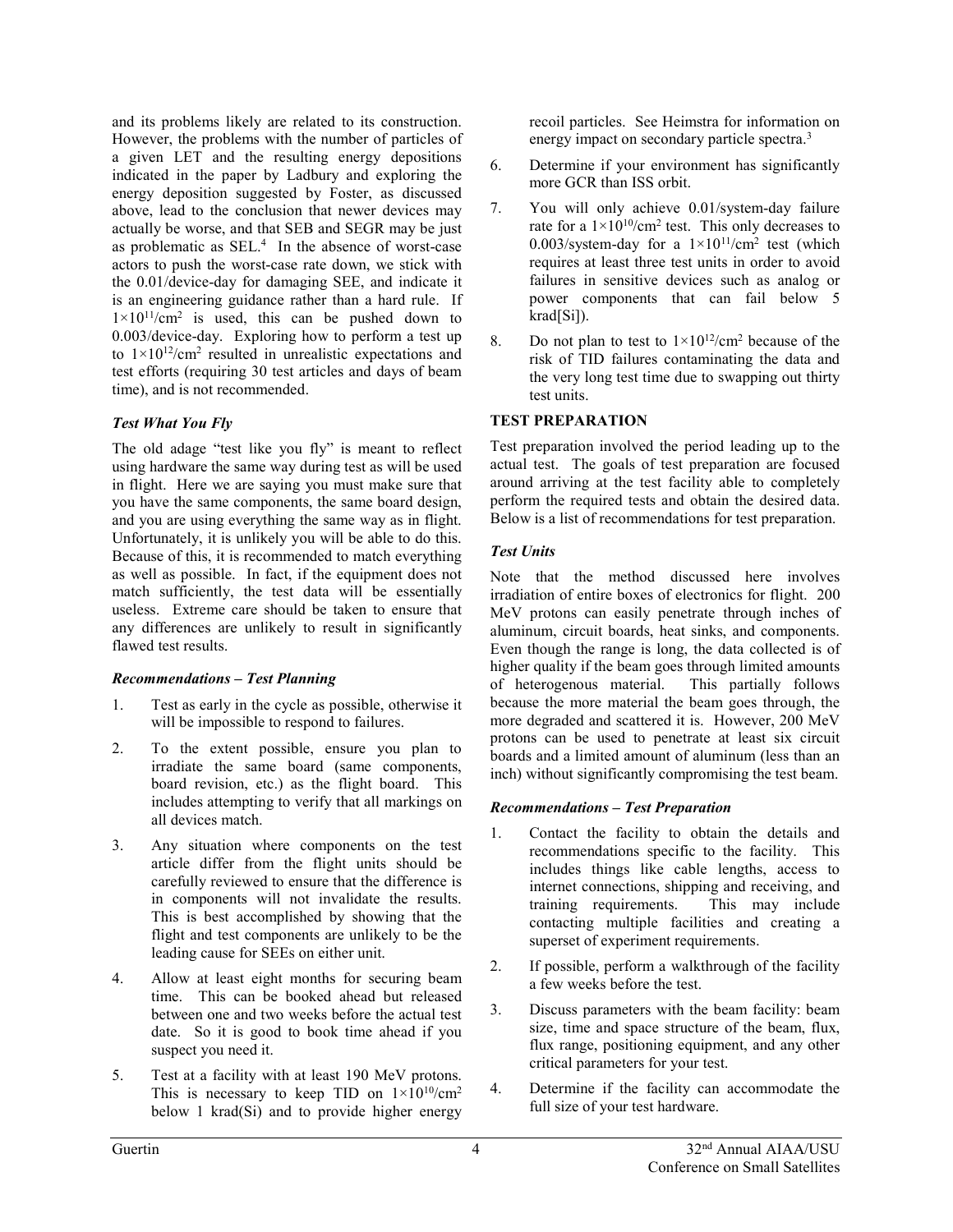- 5. Other facility contact information start and stop time, days where you can access the test setup, where/how to handle shipping & receiving, and how the facility handles storage of activated hardware.
- 6. Note that most test boards will have to stay at the facility a from a few days for low exposure, possibly up to a couple months. It is the discretion of the facility to determine whether hardware is safe for transit after exposure. You can avoid this delay by working the radiation safety officer in your own organization. Typically, even groups with good radiation shipping capability allow activated equipment to remain at the test facility until safe for transit.
- 7. Develop a full set of test hardware, including wiring, to simulate running at the facility. This is non-trivial because voltage drops can exceed 20% and communications can fail with very long cable runs necessary at proton facilities.
- 8. Write up a detailed tests plan including: set of devices or units under test (DUTs/UUTs); full exposure requirements (individual exposures planned per run tend to be impossible to plan beforehand); operational configuration or configurations (be careful about TID).
- 9. When designing the behavior of the test equipment, use an accelerated operation (i.e. do not use software from a "cruise" stage where the system is essentially dormant; use fullyfunctional software).
- 10. Ensure that the time structure of the beam does not cause aliasing with the test behavior, such as accidentally lining up a low-utilization operation during the window when the beam is running.
- 11. Ensure test plan does not include more than 2 krad(Si) delivered to any one UUT. (We recommend if failures occur near the TID limit that a contingency plan of achieving the overall fluence level without exposing a single UUT to more than  $\sim 600$  rad(Si) be considered, and consider discarding the failed UUT as a potential TID failure.)
- 12. Establish shipping plan, including support electronics.

# TEST EXECUTION

Test execution involves the on-site performance of SEE testing. Recommendations for this activity are presented after a couple specific topics are covered.

# What is a Test Run

SEE testing is primarily broken into "runs" which are originally intended to approximate one solid beam exposure with setup before and data collection after the beam exposure. In reality, the whole period of a run is time that can be used to make observations. Because of the ad-hoc nature of a run, any significant deviation from the definition given here should be noted in the test log and test report.

#### Recommendations – Test Execution

- 1. Keep a test log including: run number; DUT/UUT identification; time; fluence; flux; target position; article position; stimulus definition (e.g. what software is running, what is the hardware configuration?).
- 2. Follow a well-controlled test procedure.
- 3. Track the total exposure on each test unit.
- 4. Do not waste time tracking down the cause of unique events whose signature only occurs once or twice.
- 5. If an unexpected event keeps happening (i.e. it is not unique), try to figure out what it is.
- 6. If an unexpected hard failure happens and can be isolated, consider exploring the cause as it might be possible to isolate and remove a poorly performing device.
- 7. Avoid stacks of more than six boards.
- 8. Avoid blasting through heat sink material.
- 9. Consider using cooling fans instead of heatsinks if heat is an issue.
- 10. Do not allow unnecessary material, especially metal, in front of the beam. This minimizes how much equipment will have to remain at the facility due to activation.
- 11. If a board is mounted at 90° to the main set of boards in a unit, either test two units, with one at 0° and the other at 90°, or rotate all test articles so that all boards are around 45° to the beam. If something other than  $0^{\circ}$  and  $90^{\circ}$  is used, the fluence should be multiplied by the cosine of the angle.
- 12. Use runs of length  $> 60$  s if possible, with at least 10 seconds between events.
- 13. If the parameters of #11 are not achievable, consider lowering the flux.
- 14. If the test system has some inherent resiliency to SEE (for example, it is fault tolerant), be careful to use low enough flux (taking into account the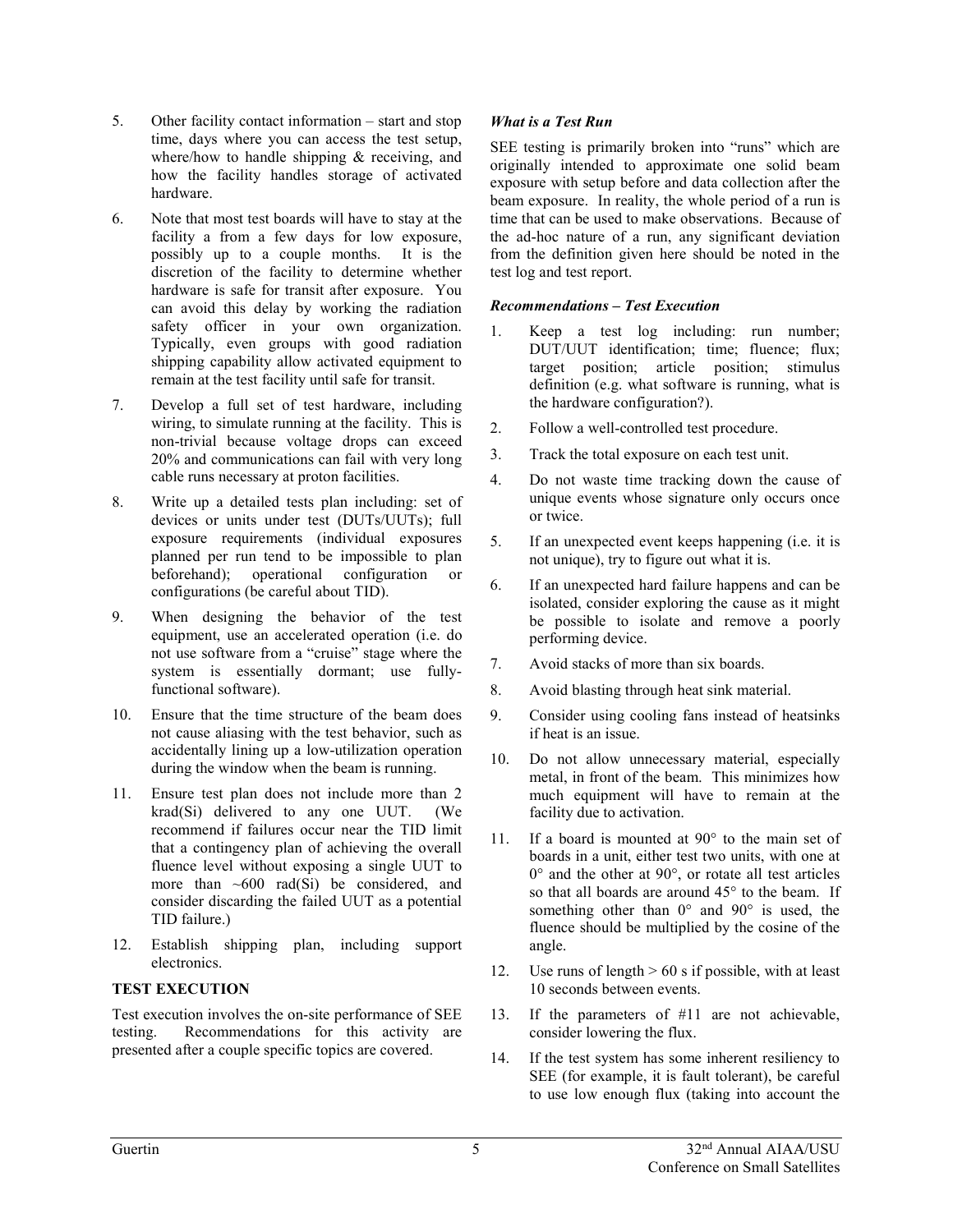time structure) to reduce the likelihood of failures during fault recovery.

### INTERPRETATION OF RESULTS

Because some events will have high numbers, while others (hopefully) are not observed at all, interpretation of results can be a difficult problem. Although the industry standard is to provide a test report for any SEE testing performed, the type of testing we are discussing here is precisely the type of testing for which the totality of reporting may be a set of rates for various SEE types in the target environment.

### A Pragmatic Approach to No Events

For general SEE, if no events are seen, then one can use an upper bound estimate of 3.7 for a 95% confidence interval on the population's actual sensitivity.

For damaging SEE, if events are seen it is strongly recommended that the event be analyzed for impact, and if possible, the failing component be replaced with something with better SEE performance. There is a gray area between zero and twenty events where the actual event rate should be taken as 0.01/system-day in ISS orbit for  $1 \times 10^{10}$ /cm<sup>2</sup> exposure, and 0.003/systemday for  $1 \times 10^{11}$ /cm<sup>2</sup> exposure.

# Recommendations – Interpretation of Results

- 1. If time and budget permit, write a test report.
- 2. For damaging SEE, use the numbers indicated above, or scale for number of events above twenty. I.e. assign for 0.01/system-day catastrophic failure rate for  $1 \times 10^{10}$ /cm<sup>2</sup> exposure, and 0.003/system-day catastrophic failure rate for  $1\times10^{11}/\text{cm}^2$  exposure.
- 3. For other event types, you can use 0.0005 (1/2000) / system-day scaled to the number of events observed. If desired, a confidence interval can be added can be approximated by using Poisson confidence intervals on the number of observed events.
- 4. Do not combine test results from different test configurations unless the specific result is independent of the test configuration.

# **CONCLUSION**

Proton-only board level testing can be a helpful way of providing a limited amount of assurance to a flight article for a small amount of money.

Besides just planning for the logistical details of performing a proton test, this test approach has other difficulties that create the possibility for misinterpreting the results.

We have provided recommendations, covering all aspects of testing. These recommendations begin with how to determine if this type of test can benefit you, all the way to the proper interpretation of the number of failures. We have also quickly explored the issues related to ensuring that your results will actually apply to your flight article.

Because this method is heavily grounded in observations, it is important that key examples that counter the recommendations be brought up in the larger community. Specifically, although we have provided event rates based on worst case actors, we may not have fully identified the worst case actors and any additional worst case actors should be known to the community, especially if they are worse than the numbers.

# Acknowledgement

The research was carried out at the Jet Propulsion Laboratory, California Institute of Technology, under a contract with the National Aeronautics and Space Administration. This work was sponsored by the NASA Electronic Parts and Packaging program.

Copyright 2018 California Institute of Technology. U.S. Government sponsorship acknowledged.

# References

- 1. P.M. O'Neill, G.D. Badhwar, and W.X. Culpepper, "Risk Assessment for Heavy Ions of Parts Tested with Protons," IEEE Trans. Nucl. Sci. vl. 44, no. 6, pp. 2311–2314, December 1997.
- 2. P.M. O'Neill, G.D. Badhwar, and W.X. Culpepper, "Internuclear Cascade – Evaporation Model for LET Spectra of 200 MeV Protons Used for Parts Testing," IEEE Trans. Nucl. Sci. vl. 45, no. 6, pp. 2467–2474, December 1998.
- 3. D.M. Hiemstra, "LET Spectra of Proton Energy Levels from 50 to 500 MeV and Their Effectiveness for Single Event Effects Characterization of Microelectronics", IEEE Trans. on Nucl. Sci, vol. 50, no. 6, pp. 2245– 2250, December 2003.
- 4. C. C. Foster, P. M. O'Niell, and C. K. Kouba, "Risk Assessment Based on Upset Rates from High Energy Proton Tests and Monte Carlo Simulations," IEEE Trans. Nucl. Sci., vol. 55, no. 6, pp. 2962–2969, Dec. 2008.
- 5. E. Normand, "Extensions of the FOM Method— Proton SEL and Atmospheric Neutron SEU," IEEE Trans. Nucl. Sci., vol. 51, no. 6, pp. 3494– 3504, December 2004.